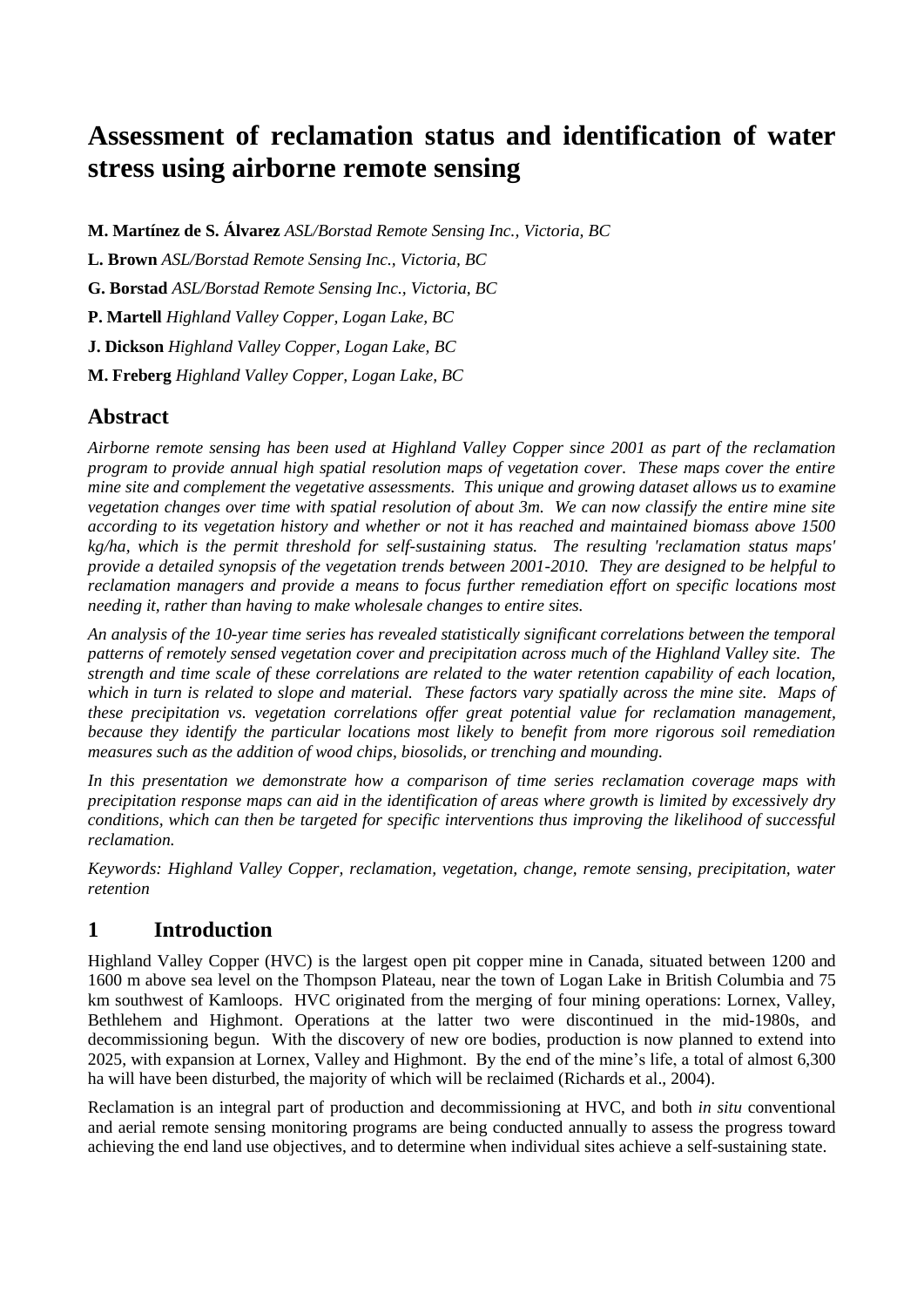The remote sensing program provides continuous maps of the vegetative changes over time for the entire mine site, which supplement the more detailed but less synoptic ground biological surveys and provide a means to focus further remediation efforts on specific locations most needing it, rather than having to make wholesale changes to entire sites (Richards et al., 2003, 2004; Borstad et al., 2005, 2009).

# **2 Methods**

### **2.1 Airborne Data**

Aerial multispectral surveys over revegetated areas have been acquired every year between 2001 and 2010, except for 2004. The multispectral airborne image data were acquired using a Compact Airborne Spectrographic Imager (CASI) configured to acquire imagery in 9 spectral bands at 2.5 m spatial resolution. The imagery was radiometrically calibrated, geometrically and geographically corrected to a digital orthophoto provided by the mine in order to produce image mosaics for target areas specified by HVC. All radiance mosaics were mapped to coordinates consistent with the mine Geographic Information System (Mine Units), with an estimated geographic accuracy of  $\pm 10$ m (Richards et al., 2003; Borstad et al., 2005).

### **2.1 Vegetation Indices and Remote Sensing Biomass (RSB)**

The Normalized Difference Vegetation Index (NDVI), computed as the ratio of the measured intensities in the red (665 nm) and near infrared (776 nm) spectral bands, is commonly used in remote sensing to quantitatively measure vegetation cover (Tucker, 1979, Jackson et al., 1983, Tucker et al., 1991). The principle behind NDVI is that chlorophyll causes considerable absorption of incoming sunlight at 665 nm in the red region of the electromagnetic spectrum, whereas a plant's spongy mesophyll leaf structure creates considerable reflectance at 776 nm in the near infrared region of the spectrum. NDVI is generally proportional to the biomass of healthy green vegetation, but tends to underestimate biomass where the vegetation has lost chlorophyll due to desiccation. For application to Highland Valley we have calibrated NDVI to 'remote sensing biomass' (RSB) based on a comparison of CASI and *in situ* observations from 2001to 2003 (Borstad Associates, 2006).

### **2.2 Temporal classification**

In order to produce qualitative maps of the changes of vegetation cover over time, the annual NDVI maps were classified using an unsupervised algorithm (ISODATA in ENVI 4.2™) normally used to classify multispectral data. Used in this way, pixels with similar NDVI trends were grouped into provisional temporal classes. These classes were then grouped manually into 11 final *reclamation status* classes (Table 1) according to the observed trends in RSB, and whether or not by 2010 they had reached a biomass above 1500 kg/ha, the accepted reclamation threshold (Jones & Associates, 2005). Additional information on vegetation composition and degree of desiccation was obtained from site visits and photographs. The classification algorithm was applied to each mosaicked area on an individual basis because of the complexity of the temporal information and the unique characteristics of each area. However, the final 11-class groupings are the same for all areas.

### **2.3 Precipitation response**

The sensitivity of restored vegetation to desiccation was evaluated by examining the time scales of NDVI response to precipitation. Areas with drought-tolerant vegetation and/or soils with good water retention could be expected to show growth responses over the longest time scales, whereas those with sensitive vegetation and poor water retention would show the shortest responses to precipitation.

Precipitation records from the Environment Canada Lornex weather station were summed for the 10, 20, 30 or 60 days prior to each annual CASI data acquisition flight between 2001 and 2010. Linear correlations were computed on a pixel-by-pixel basis for the relationship between cumulative precipitation and NDVI, and maps were generated showing the time scale of the strongest relationship in each case. In order to avoid errors in the correlations due to manmade disturbances, pixels with an NDVI value of 0 or less (no vegetation) at any time in the data record were excluded from analysis. This rather crude filter did not,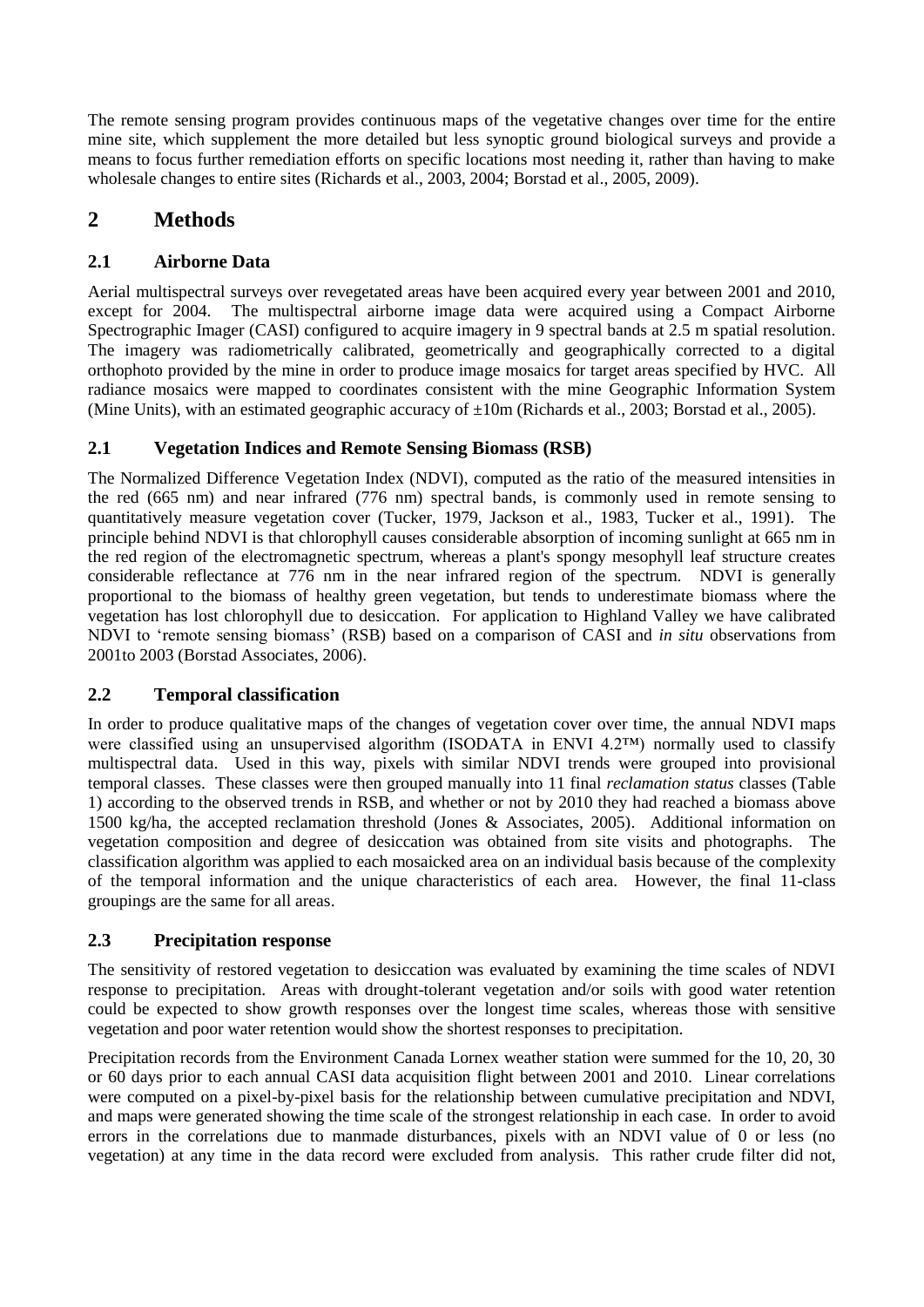however, remove areas subjected to fertilization treatments, or those disturbed long enough before the annual CASI flight for vegetation to have begun to re-grow. More work can improve the maps.

|                                                    | 2010 RS biomass<br>(kg/ha) and Class |    |   |                                                                                                                                                                  |  |  |  |  |
|----------------------------------------------------|--------------------------------------|----|---|------------------------------------------------------------------------------------------------------------------------------------------------------------------|--|--|--|--|
| 2001-2010 Trend                                    | < 750<br>>1500<br><1500              |    |   | <b>Description</b>                                                                                                                                               |  |  |  |  |
| Stable or weakly varying                           | 1                                    | 5  | 9 | (1) good areas: dense green vegetation<br>(5) moderate areas: green /dry/ sparse<br>vegetation<br>(9) limited areas: poorly vegetated areas, not<br>establishing |  |  |  |  |
| Rapid growth since 2001<br>or 2002                 | 2                                    | 6  |   | $(2)$ new / limited /moderate areas, established by<br>2010<br>(6) not yet established by 2010                                                                   |  |  |  |  |
| Rapid decrease                                     | 3                                    | 7  |   | (3) areas experiencing a rapid loss of RSB, but<br>still >1500kg/ha in 2010<br>(7) loss leading to $RSB < 1500$ kg/ha in 2010                                    |  |  |  |  |
| Very variable, strongly<br>affected by desiccation | 4                                    | 8  |   | (4) dense grass areas<br>(8) moderate grass areas                                                                                                                |  |  |  |  |
| Disturbed after 2005 and<br>recovered by 2010      | 10                                   |    |   | good / moderate areas that were disturbed <i>after</i><br>2005 and had RSB >1500kg/ha by 2010                                                                    |  |  |  |  |
| Disturbed after 2005, and<br>not recovered by 2010 |                                      | 11 |   | good / moderate areas that were disturbed after<br>2005 and had RSB <1500kg/ha in 2010<br>areas that suffered vegetation loss not caused by<br>mine activities   |  |  |  |  |

| Table 1 | Descriptions of the 11 reclamation status classes generated by the temporal classification |  |  |
|---------|--------------------------------------------------------------------------------------------|--|--|
|         |                                                                                            |  |  |

# **3 Results**

### **3.1 Reclamation Status Maps**

Figure 1 illustrates the 2010 reclamation status for the four major reclamation areas. The 11 classes listed in Table 1 have been merged to show only the 2010 RS biomass, whether successfully reclaimed (>1500 kg/ha, classes 1-4, 10), not yet established (750-1500 hg/ka, classes 5, 6, 8), or limited  $\langle$  <750 kg/ha, classes 7, 9, 11). The maps demonstrate that on average, more than 50% and up to 79% of the areas had been successfully reclaimed as of 2010. The areas requiring most attention (largest 'limited/loss' class, black in Figure 1) tend to be along pond margins (where naturally fluctuating water levels will have an effect) and at specific sites such as Heustis in area A6.

Table 2 gives the full classification breakdown, showing not only the current reclamation status but the tenyear trends at each site. Looking at the 750-1500 kg/ha classes ('not yet established'), this more detailed analysis shows that some of these areas ('rapid growth' class 6) are on track to reclamation success if the current growth trend continues, while others will likely require intervention (class 7, 'rapid decrease').

The analysis also shows that a large fraction of the area rated 'successfully reclaimed' is subject to desiccation. The interpretation of this class is that although the biomass is generally good, the remote sensing data shows strong year-to-year variability in vegetation greenness. Measures to improve water retention in these areas may be beneficial.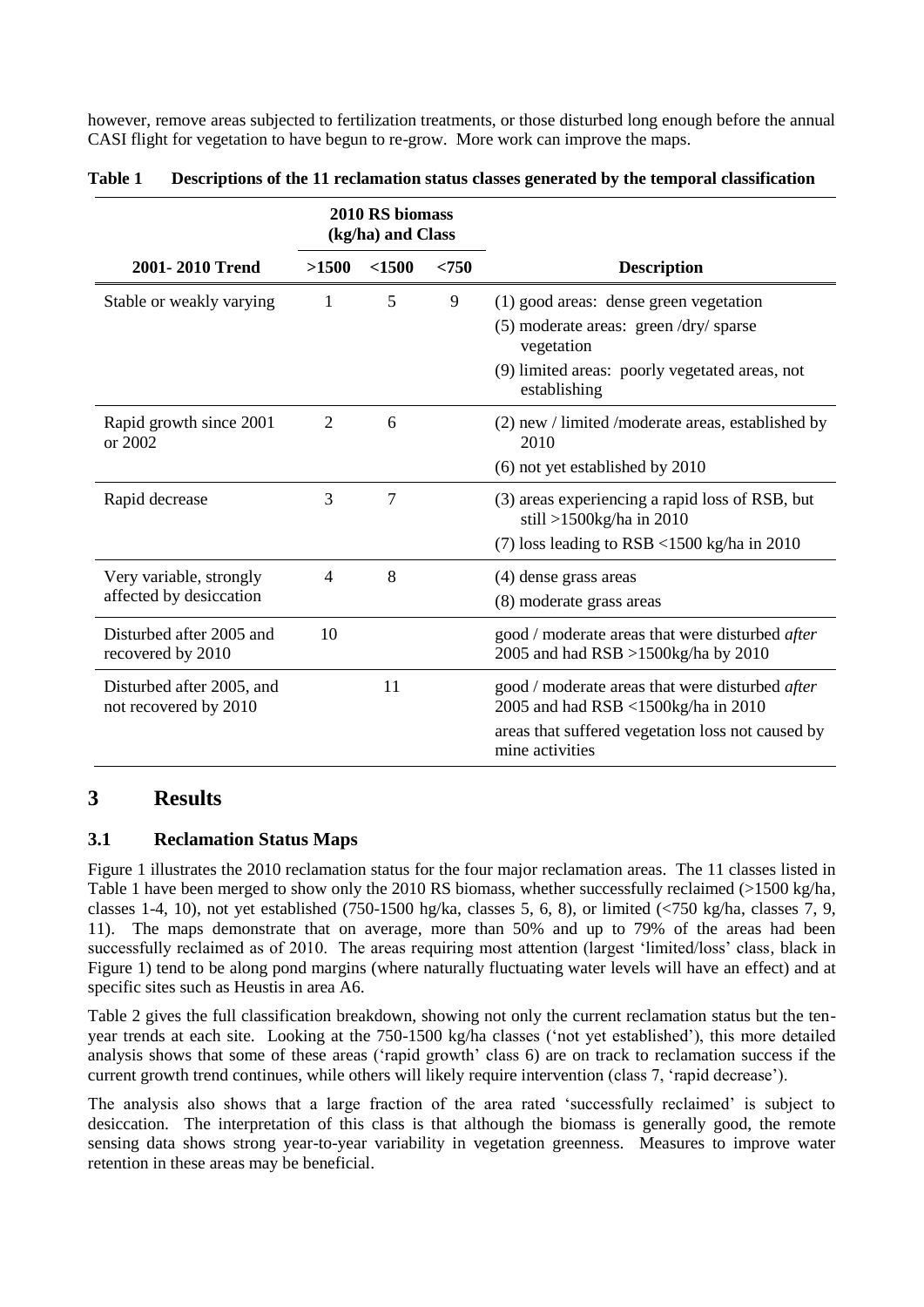

**Figure 1 2010 reclamation status maps for the 4 major mining areas at Highland Valley Copper, showing remote sensing biomass estimates for 2010. Note that scales vary**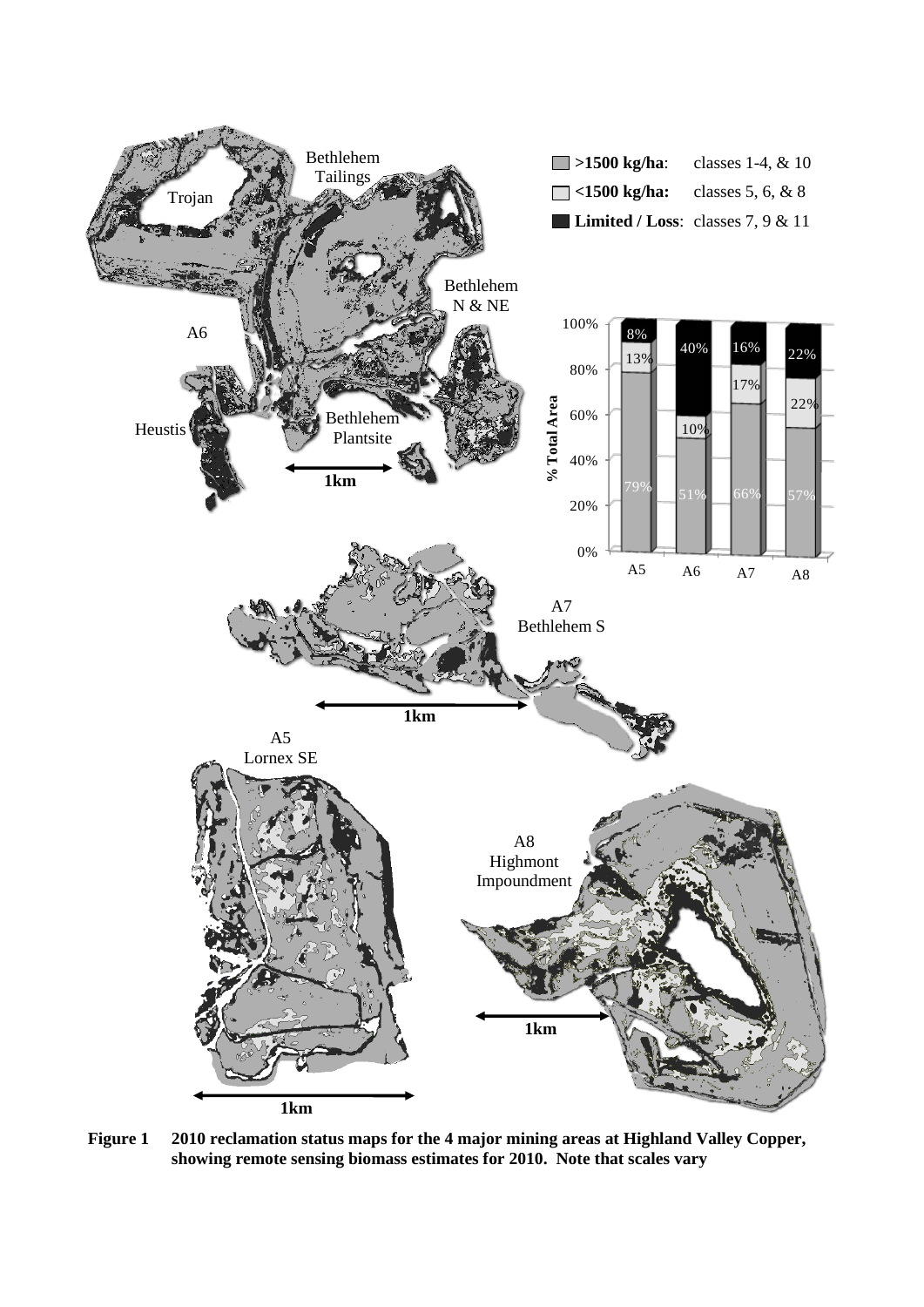| 2010 RSB                                      | $>1500$ kg/ha<br>(successfully reclaimed) |                 |                   |                            |                             | 750-1500kg/ha<br>(not yet established) |        |                 |                   | $<$ 750 $kg/ha$<br>(limited/loss) |       |        |                             |                |
|-----------------------------------------------|-------------------------------------------|-----------------|-------------------|----------------------------|-----------------------------|----------------------------------------|--------|-----------------|-------------------|-----------------------------------|-------|--------|-----------------------------|----------------|
| Class                                         | $\boldsymbol{l}$                          | $\overline{2}$  | $\mathfrak{Z}$    | $\overline{4}$             | 10                          |                                        | 5      | 6               | 7                 | $\boldsymbol{8}$                  |       | 9      | 11                          |                |
|                                               | Stable                                    | Growth<br>Rapid | Decrease<br>Rapid | Desiccation<br>Affected by | Disturbed, not<br>recovered | $\rm Total$                            | Stable | Growth<br>Rapid | Decrease<br>Rapid | Affected by<br>Desiccation        | Total | Stable | Disturbed, not<br>recovered | Total          |
| Lornex SE (area A5)                           |                                           |                 |                   |                            |                             |                                        |        |                 |                   |                                   |       |        |                             |                |
| Ha                                            | 18.6                                      | 2.1             | 3.3               | 43.8                       |                             | 68                                     |        | 2.8             | 3.3               | 5.3                               | 11    | 4.8    | 2.1                         | $\overline{7}$ |
| % Area                                        | 22%                                       | 2%              | 4%                | 51%                        | $\overline{\phantom{0}}$    | 79%                                    |        | 3%              | 4%                | 6%                                | 13%   | 6%     | 2%                          | 8%             |
| Avg RSB                                       |                                           |                 |                   |                            |                             | 2988                                   |        |                 |                   |                                   | 907   |        |                             | 212            |
| Bethlehem Tailings, Trojan, Heustis (area A6) |                                           |                 |                   |                            |                             |                                        |        |                 |                   |                                   |       |        |                             |                |
| Ha                                            | 83.7                                      | 57.2            | 5.3               | 151.8                      | 45.9                        | 344                                    | 0.0    | 11.6            | 37.4              | 18.2                              | 67    | 205.8  | 63.2                        | 269            |
| % Area                                        | 12%                                       | 8%              | 1%                | 22%                        | 7%                          | 51%                                    | 0%     | 2%              | 5%                | 3%                                | 10%   | 30%    | 9%                          | 40%            |
| Avg RSB                                       |                                           |                 |                   |                            |                             | 3299                                   |        |                 |                   |                                   | 1064  |        |                             | 375            |
| Bethlehem S (area A7)                         |                                           |                 |                   |                            |                             |                                        |        |                 |                   |                                   |       |        |                             |                |
| Ha                                            | 0.0                                       | 23.7            | 0.0               | 12.5                       | 9.4                         | 46                                     | 0.0    | 5.7             | 1.9               | 4.2                               | 12    | 9.2    | 2.0                         | 11             |
| % Area                                        | 0%                                        | 34%             | 0%                | 18%                        | 14%                         | 66%                                    | 0%     | 8%              | 3%                | 6%                                | 17%   | 13%    | 3%                          | 16%            |
| Avg RSB                                       |                                           |                 |                   |                            |                             | 3227                                   |        |                 |                   |                                   | 794   |        |                             | 604            |
| Highmont Impoundment (area A8)                |                                           |                 |                   |                            |                             |                                        |        |                 |                   |                                   |       |        |                             |                |
| Ha                                            | 19.9                                      | 32.0            | 14.1              | 24.2                       | 53.3                        | 143                                    | 12.2   | 7.8             | 27.5              | 7.7                               | 55    | 41.2   | 13.6                        | 55             |
| % Area                                        | 8%                                        | 13%             | 6%                | 10%                        | 21%                         | 57%                                    | 5%     | 3%              | 11%               | 3%                                | 22%   | 16%    | 5%                          | 22%            |
| Avg RSB                                       |                                           |                 |                   |                            |                             | 3037                                   |        |                 |                   |                                   | 978   |        |                             | 549            |
| All areas                                     |                                           |                 |                   |                            |                             |                                        |        |                 |                   |                                   |       |        |                             |                |
| Ha                                            | 122                                       | 115             | 23                | 232                        | 100                         | 601                                    | 12     | 28              | $70\,$            | 35                                | 145   | 261    | 81                          | 342            |
| % Area                                        | 11%                                       | 11%             | 2%                | 21%                        | 10%                         | 55%                                    | 1%     | 3%              | 6%                | 3%                                | 13%   | 24%    | 7%                          | 31%            |

**Table 2 Summary of 2001-2010 temporal classifications at the 4 Highland Valley mining areas**

RSB: remotely sensed biomass (kg/ha)

#### **3.2 Temporal trends**

Figure 2 shows a map of the temporal trends at Highmont Impoundment (area A8), created by merging the 11 classes from Table 1 according to the ten-year trends in NDVI, whether stable (classes 1, 5, 9), increasing (classes 2, 6, 10), decreasing (classes 3, 7, 11), or variable and subject to desiccation (classes 4, 8).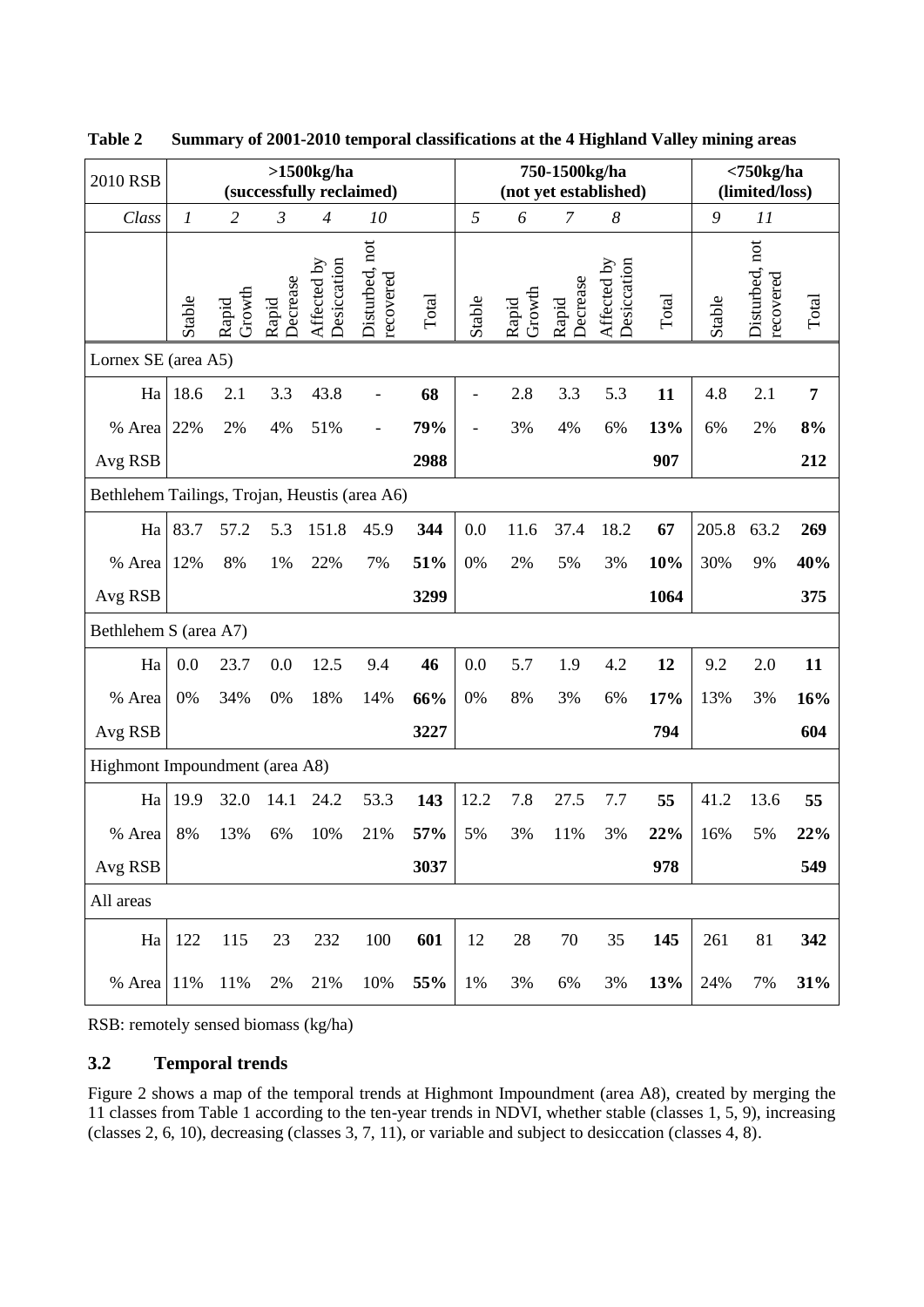Highmont is a large and complex site, and in 2010 the vegetation was at several different stages of reclamation. Large areas to the north and west that were disturbed in 2008 were showing good recovery in 2010 (white areas labelled 'A' in Figure 2). Of concern are three areas (black, labelled 'B') that were in



**Figure 2 Summary of 2001-2010 reclamation trends at Highmont Impoundment. The background image is the 2010 digital orthophoto, shown here to provide context**



**Figure 3 Time scales of NDVI response to precipitation at Highmont Impoundment, shown with the 2010 digital orthophoto to provide context**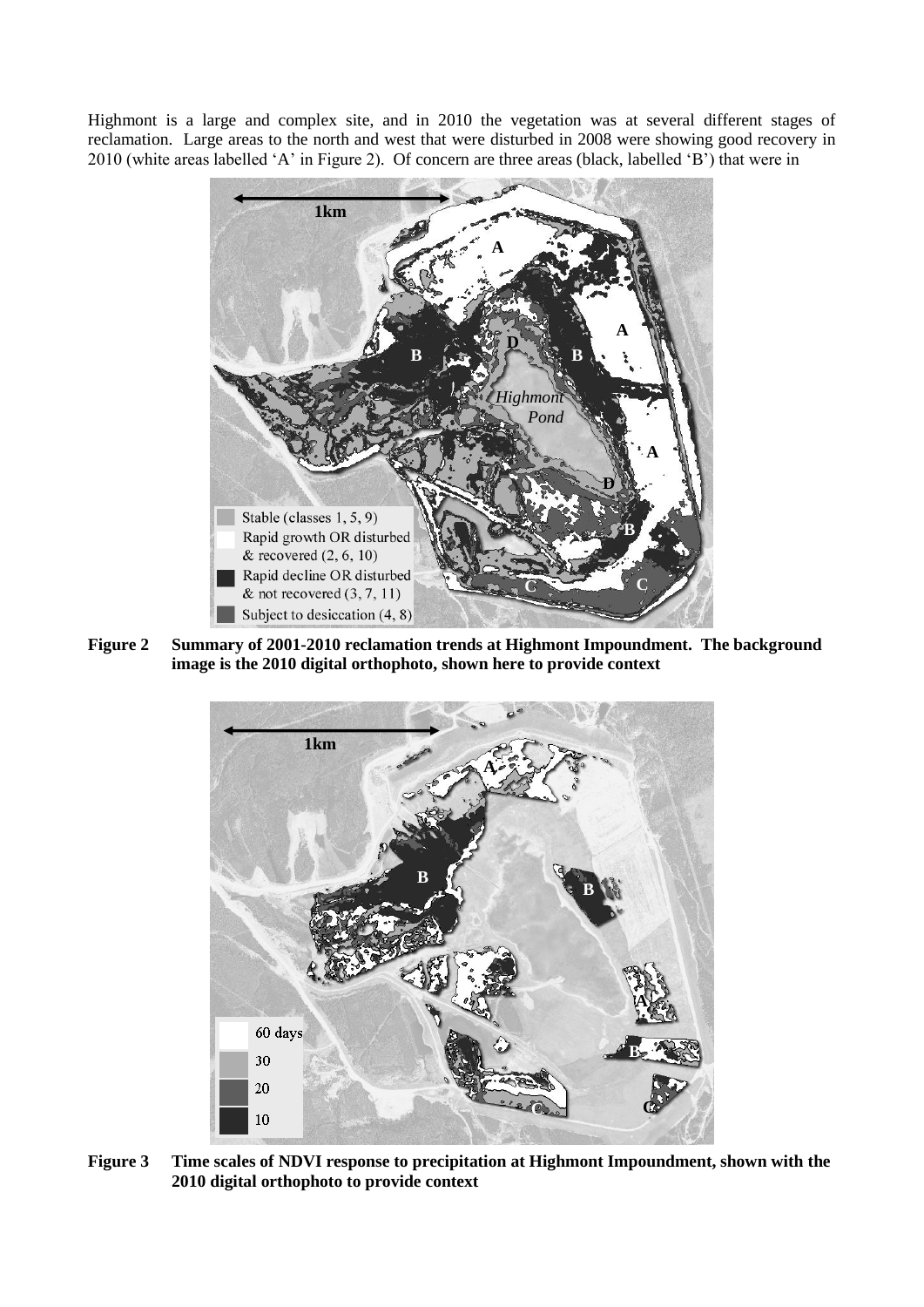decline and will likely require intervention if they are to achieve (or maintain) reclamation status. These mostly legume areas may be responding to availability of moisture. Water levels in Highmont Pond have decreased by almost 80cm since 2003. To the south is a large area subject to desiccation (dark grey, 'C'). The vegetation here is primarily grass that is known to bleach under drought conditions. The margins of Highmont Pond (D) are shown to be stable; however, Figure 1 shows that the RS biomass is low. This area in fact undergoes periodic inundation as the water level in the pond changes from year to year, and the vegetation consists of aquatic species which are underrepresented by the NDVI index when submerged. An aquatic vegetation program forms part of the overall Highland Valley reclamation plan.

#### **3.2 Precipitation response**

Figure 3 shows the results of the precipitation response analysis for Highmont Impoundment. A large proportion of this site was excluded from the analysis due to disturbances over the course of the ten-year time series, however the analysis does provide some insight into the areas identified as in decline from the temporal classification ('B' in Figure 2). While areas performing well ('A') were able to use precipitation accumulated up to 60 days prior to the imaging date (white in Figure 3), the areas in decline were responding to precipitation occurring only within 10 days of imaging ('B' in both figures). This suggests that intervention to improve substrate water retention, and/or a switch to more drought tolerant species, could improve vegetation growth in these areas. The analysis also shows that areas identified as variable and subject to desiccation from the temporal analysis ('C') were generally able to use precipitation accumulated within 20 to 30 days. The fact that their biomass was good (Figure 1) suggests that this was adequate to sustain growth, but measures to improve water retention could result in better overall vigour.

Although not shown here, a 3-dimensional drape of the precipitation response maps over a digital elevation model can be informative. Using Google  $\text{Earth}^{\text{TM}}$  overlays, we found strong relationships between precipitation response and slope, as well as substrate composition and exposure.

### **4 Conclusions**

The ten-year time series of airborne imagery at Highland Valley Copper has permitted a variety of analyses that are being used in the management of the reclamation program. The NDVI remote sensing index provides a synoptic snapshot of the vegetation over entire mine site that can be used to assess its condition at one point in time. The remote sensing image data can be transformed into maps of biomass and reclamation status relative to target thresholds, using *in situ* data to calibrate NDVI to vegetation biomass.

As the HVC aerial surveys have been repeated over time, the trends in NDVI and inferred biomass have demonstrated the trajectory of the reclamation at each site, and more importantly, clearly delimited the extents of areas performing well under the planned program, as well as those requiring additional intervention. A comparison of NDVI and precipitation over time provides a third valuable management tool that allows exploration of the underlying relationships between vegetation and water, and pinpointing areas where increased water retention measures, such as the addition of wood chips, biosolids, or trenching and mounding, would be beneficial.

One aspect of the NDVI index is its sensitivity to vegetation greenness as well as biomass. The HVC time series has revealed areas, generally dominated by grasses, where greenness varies widely with variations in precipitation, with only moderate changes in biomass. The temporal classification has enabled us to separate these areas from those undergoing steady increases or decreases. More recently we have begun an examination of the residuals to the NDVI-precipitation relationship, which may also help to resolve these effects on a year-by-year basis.

The strength of remote sensing is the consistent, synoptic view it is able to provide of a mine reclamation program and its progress over time. The high spatial resolution and flexibility of spectral configuration and acquisition timing characteristic of airborne systems make them ideal for this application, but satellites have seen recent improvements in spatial resolution in particular that make them a less expensive alternative. However, the reduction in cost comes at increased risk, since satellite surveys are more affected by cloud than those from aircraft that can be operated under cloud. What is also attractive about satellite data is that archives now exist for some sensors (especially lower resolution ones) that permit retrospective analysis such as that presented here.